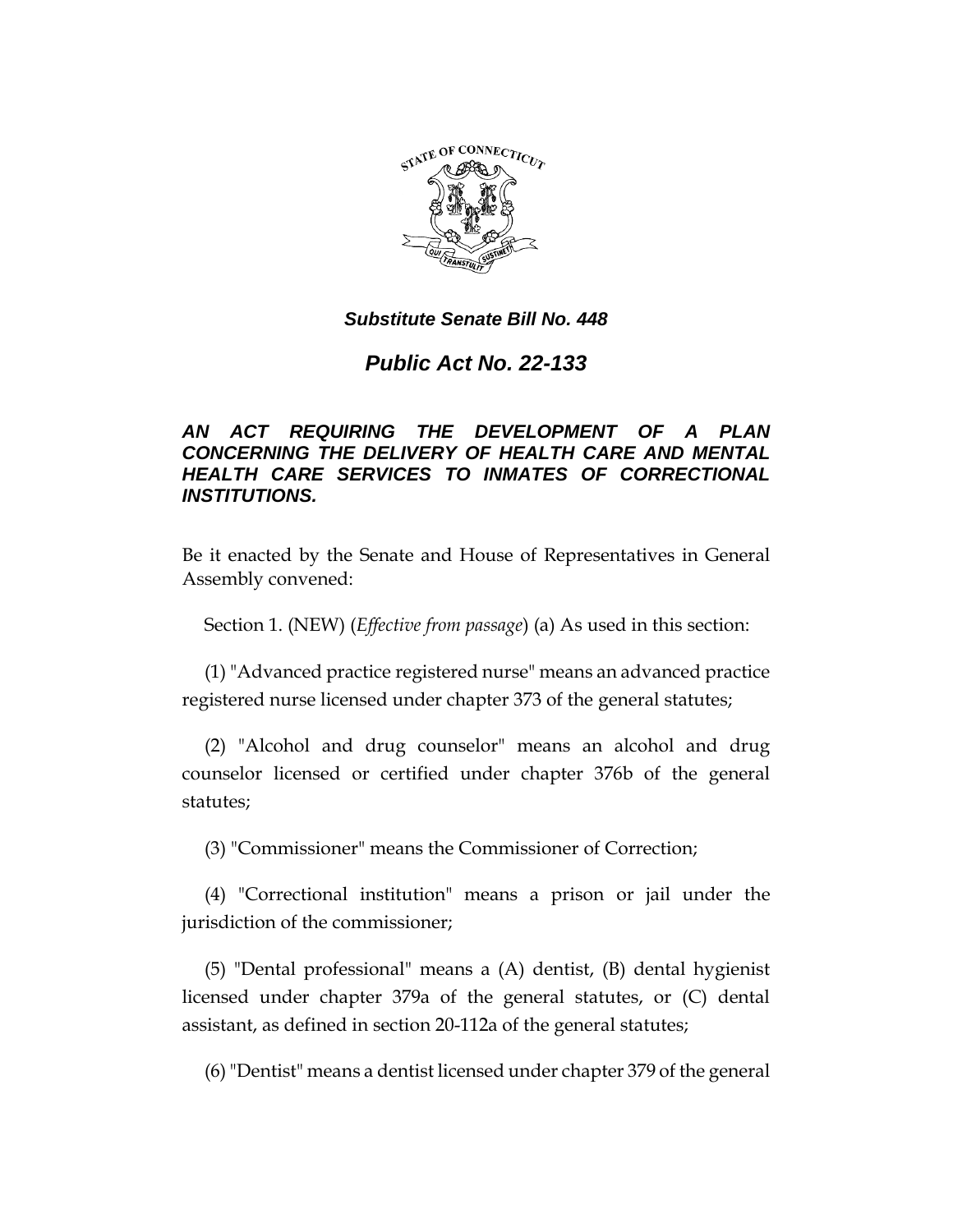statutes;

(7) "Department" means the Department of Correction;

(8) "Discharge planner" means a (A) registered nurse licensed under chapter 378 of the general statutes, (B) practical nurse licensed under chapter 378 of the general statutes, (C) clinical social worker or master social worker licensed under chapter 383b of the general statutes, or (D) professional counselor licensed under chapter 383c of the general statutes;

(9) "HIV test" means a test to determine human immunodeficiency virus infection or antibodies to human immunodeficiency virus;

(10) "Inmate" means a person in the custody of the commissioner and confined in a correctional institution;

(11) "Medical professional" means (A) a physician, (B) an advanced practice registered nurse, (C) a physician assistant, (D) a registered nurse licensed under chapter 378 of the general statutes, or (E) a practical nurse licensed under chapter 378 of the general statutes;

(12) "Mental health care provider" means (A) a physician who specializes in psychiatry, or (B) an advanced practice registered nurse who specializes in mental health;

(13) "Mental health therapist" means (A) a physician who specializes in psychiatry, (B) a psychologist licensed under chapter 383 of the general statutes, (C) an advanced practice registered nurse who specializes in mental health, (D) a clinical social worker or master social worker licensed under chapter 383b of the general statutes, or (E) a professional counselor licensed under chapter 383c of the general statutes;

(14) "Physician" means a physician licensed under chapter 370 of the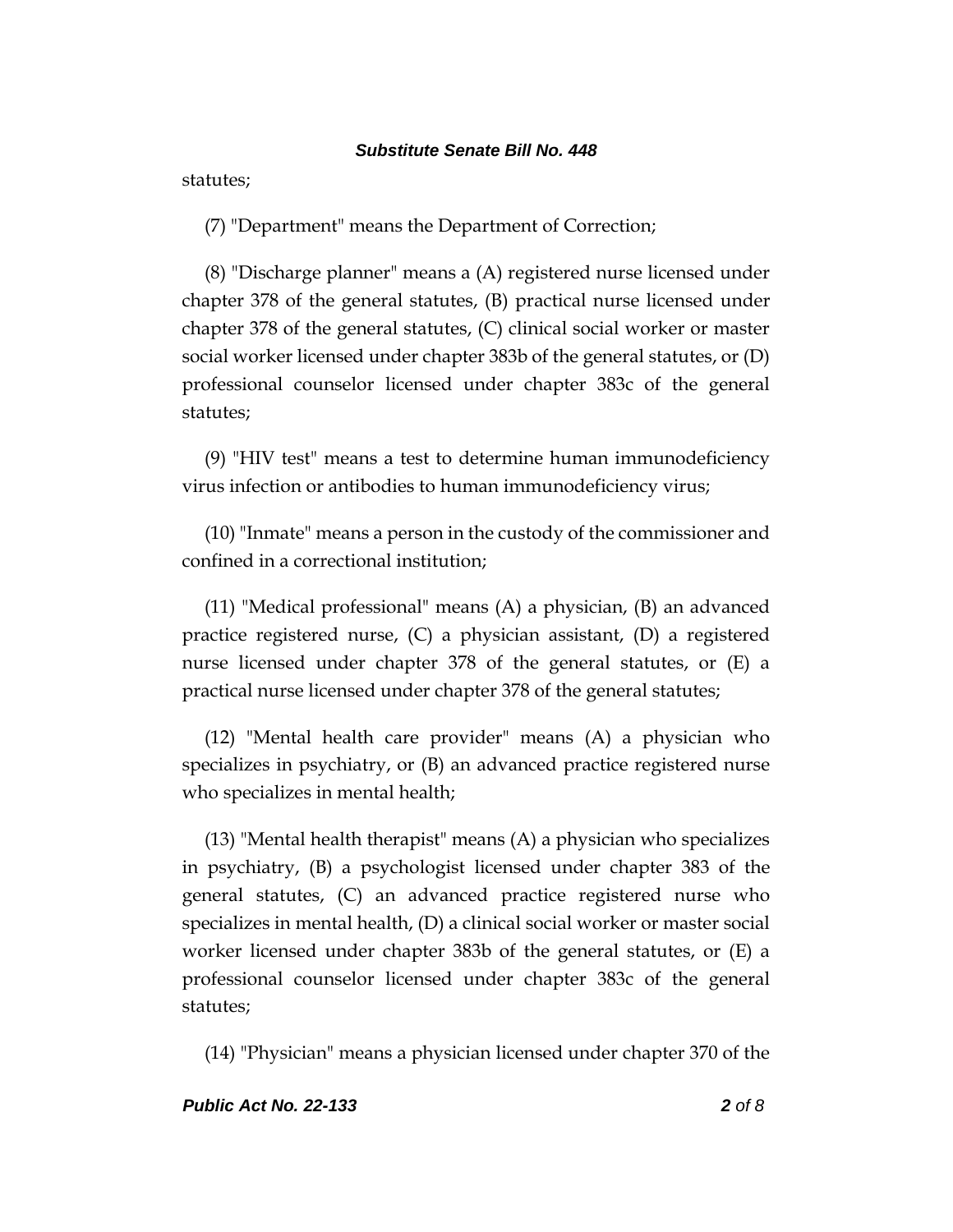general statutes;

(15) "Physician assistant" means a physician assistant licensed under chapter 370 of the general statutes; and

(16) "Psychotropic medication" means a medication that is used to treat a mental health disorder that affects behavior, mood, thoughts or perception.

(b) Not later than January 1, 2023, the commissioner shall develop a plan for the provision of health care services, including, but not limited to, mental health care, substance use disorder and dental care services, to inmates of correctional facilities under the jurisdiction of the department. Such plan shall include, but not be limited to, guidelines for implementation of the following requirements:

(1) (A) A sufficient number of mental health therapists, as determined by the commissioner, shall be placed at each correctional institution to provide mental health care services to inmates;

(B) A mental health therapist placed at a correctional institution shall provide mental health care services to any inmate who requests such services or has been referred for such services by correctional staff only after the therapist makes an assessment of the inmate's need for such services and determines that the inmate requires such services;

(C) Each mental health therapist shall deliver such services in concert with the security needs of all inmates and correctional staff and the overall operation of the correctional institution, as determined by the warden of the correctional institution; and

(D) No mental health therapist who is providing mental health care services pursuant to this subdivision and licensed to prescribe medication shall prescribe a psychotropic medication to an inmate unless (i) the mental health therapist has reviewed the mental health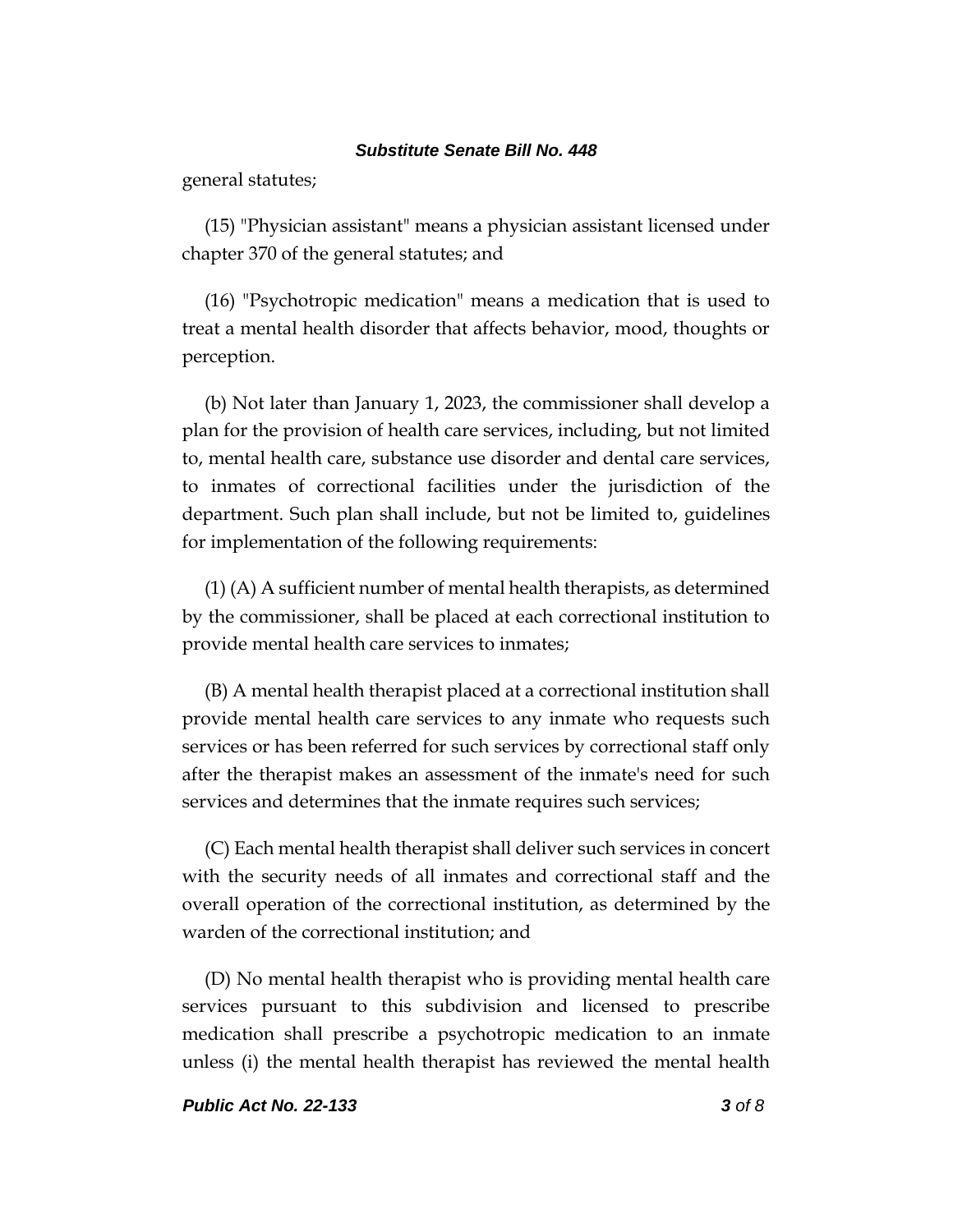history and medical history of the inmate, including, but not limited to, the list of all medications the inmate is taking, (ii) the mental health therapist determines, based on a review of such history, that the benefits of prescribing such medication outweigh the risk of prescribing such medication, (iii) the mental health therapist diagnoses the inmate with a mental health disorder, the inmate has received a previous diagnosis of a mental health disorder by a licensed mental health care provider and such medication is used to treat such mental health disorder, or, in an emergency situation, the mental health therapist makes an assessment that the inmate's mental health is substantially impaired and requires psychotropic medication to treat, (iv) the mental health therapist approves the use of such medication by the inmate as part of the inmate's mental health treatment plan, and (v) the mental health therapist keeps a record of each psychotropic medication such provider prescribes to the inmate and all other medications the inmate is taking.

(2) Each inmate shall receive an annual physical examination by a physician, physician assistant or advanced practice registered nurse when such examination is clinically indicated. Such examination may include, but not be limited to, a breast and gynecological examination or prostate examination, where appropriate, and the administration of any test the physician, physician assistant or advanced practice registered nurse deems appropriate.

(3) Each inmate shall receive an initial health assessment from a medical professional not later than fourteen days after the inmate's initial intake into a correctional institution.

(4) If a physician, physician assistant or advanced practice registered nurse recommends, based on the initial health assessment of an inmate or person, that such inmate or person be placed in a medical or mental health housing unit, the department shall ensure that such inmate or person is placed in an appropriate medical or mental health housing unit unless there are significant safety or security reasons for not making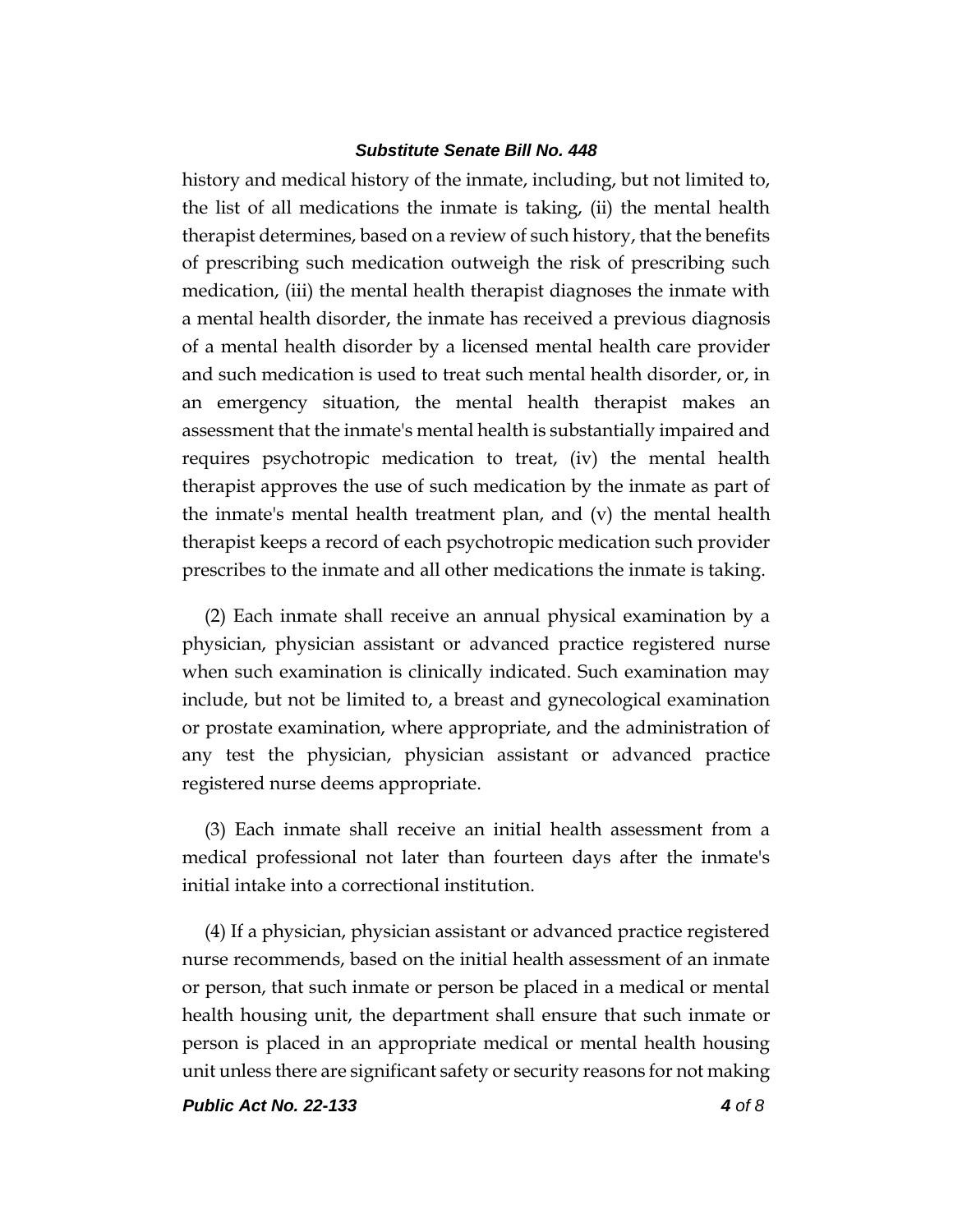such placement.

(5) A medical professional shall perform health assessments of inmates in a location at the correctional institution that the warden of the correctional institution designates as appropriate for performing such an examination, provided the analysis of any sample collected from the inmate during a health assessment may be performed at a laboratory that is located outside of the correctional institution.

(6) A discharge planner shall conduct an exit interview of each inmate who is being scheduled for discharge from a correctional institution prior to the date of discharge if such exit interview is clinically indicated, provided the lack of such exit interview shall not delay the scheduled discharge of an inmate. Such exit interview shall include a discussion with the inmate regarding a medical discharge plan for any continued medical care or treatment that is recommended by the physician, physician assistant or advanced practice registered nurse for the inmate when the inmate reenters the community.

(7) A physician shall be on call on weekends, holidays and outside regular work hours to provide medical care to inmates as necessary.

(8) The commissioner shall ensure that each inmate has access to all vaccines licensed or authorized under an emergency use authorization by the federal Food and Drug Administration that are recommended by the National Centers for Disease Control and Prevention Advisory Committee on Immunization Practices, subject to availability of such vaccines, unless there are substantial security concerns with providing access to such vaccines. Subject to availability, a physician, physician assistant or advanced practice registered nurse shall prescribe to an inmate any such vaccine that  $(A)$  the inmate requests, and  $(B)$  is recommended for such inmate by said committee, as determined by the physician, physician assistant or advanced practice registered nurse, provided the prescribing of such vaccine does not impose significant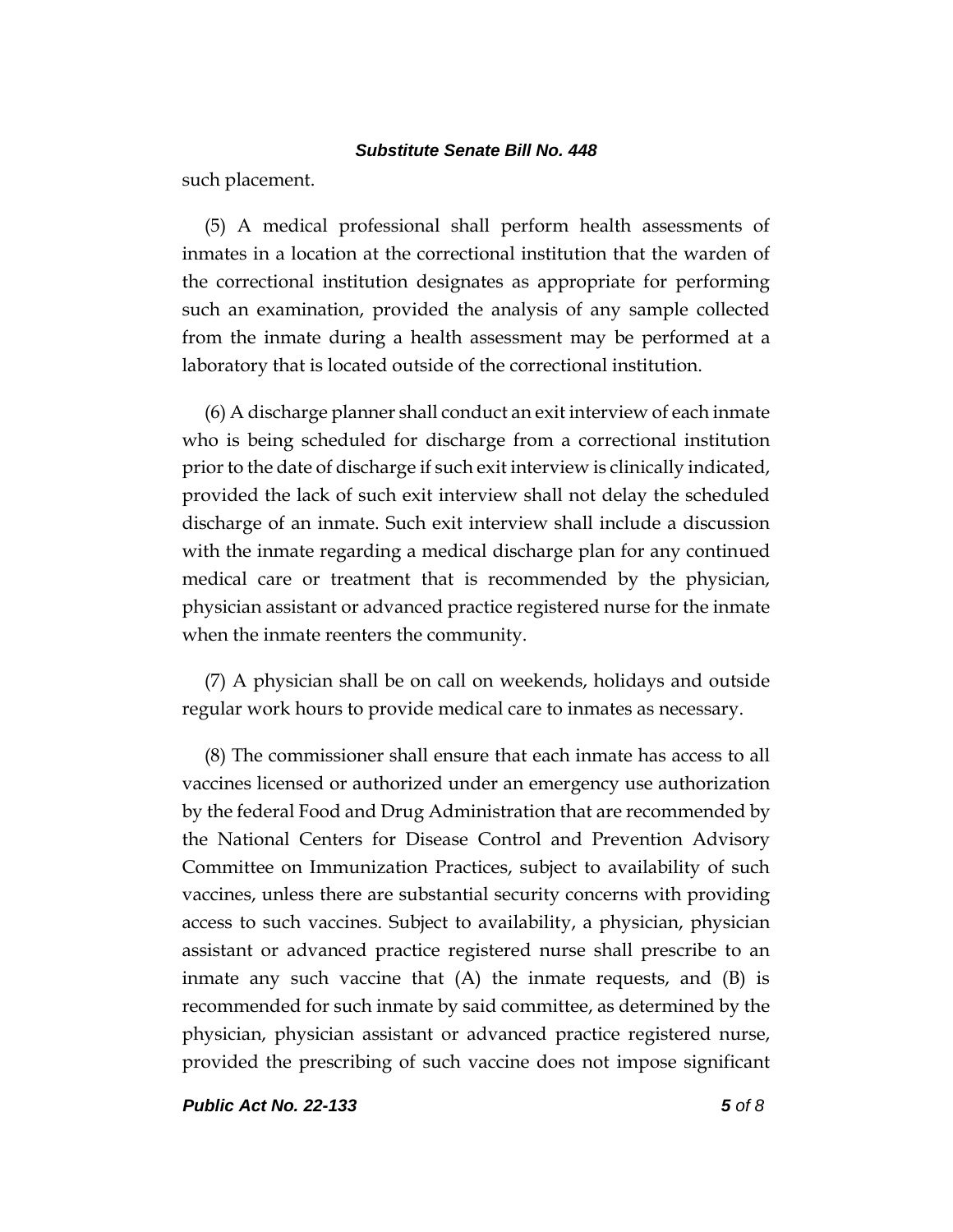safety concerns.

(9) Except in exigent circumstances, a dental professional shall perform a dental screening of each inmate not later than one year after the inmate initially enters a correctional institution and at least once annually thereafter. At the time the dental professional performs the dental screening of an inmate, the dental professional shall develop a dental care plan for the inmate. A dental professional shall provide dental care in accordance with the inmate's dental care plan throughout the inmate's time at the correctional institution. The commissioner shall ensure, in consultation with a dentist, that each correctional institution has a dental examination room that is fully equipped with all of the dental equipment necessary to perform a dental examination.

(10) A medical professional shall administer an HIV test to each inmate who requests an HIV test, subject to the availability of such test. Except in exigent circumstances and subject to availability, a medical professional shall offer an HIV test to each inmate where it is clinically indicated (A) at the time such inmate enters a correctional institution, or (B) during an annual physical assessment.

(11) A medical professional shall interview each inmate regarding the inmate's drug and alcohol use history at the time the inmate initially enters a correctional institution. If an inmate is exhibiting symptoms of withdrawal from a drug or alcohol at such time, a medical professional shall perform a physical assessment of the inmate and communicate the results of such assessment to a physician, physician assistant or advanced practice registered nurse. Except in exigent circumstances, a drug and alcohol counselor shall perform an evaluation of the inmate not later than five days after the inmate initially enters the correctional institution. The correctional institution shall immediately transfer each inmate who is determined by a physician, physician assistant or advanced practice registered nurse to be experiencing withdrawal from a drug or alcohol to an appropriate area at such correctional institution

*Public Act No. 22-133 6 of 8*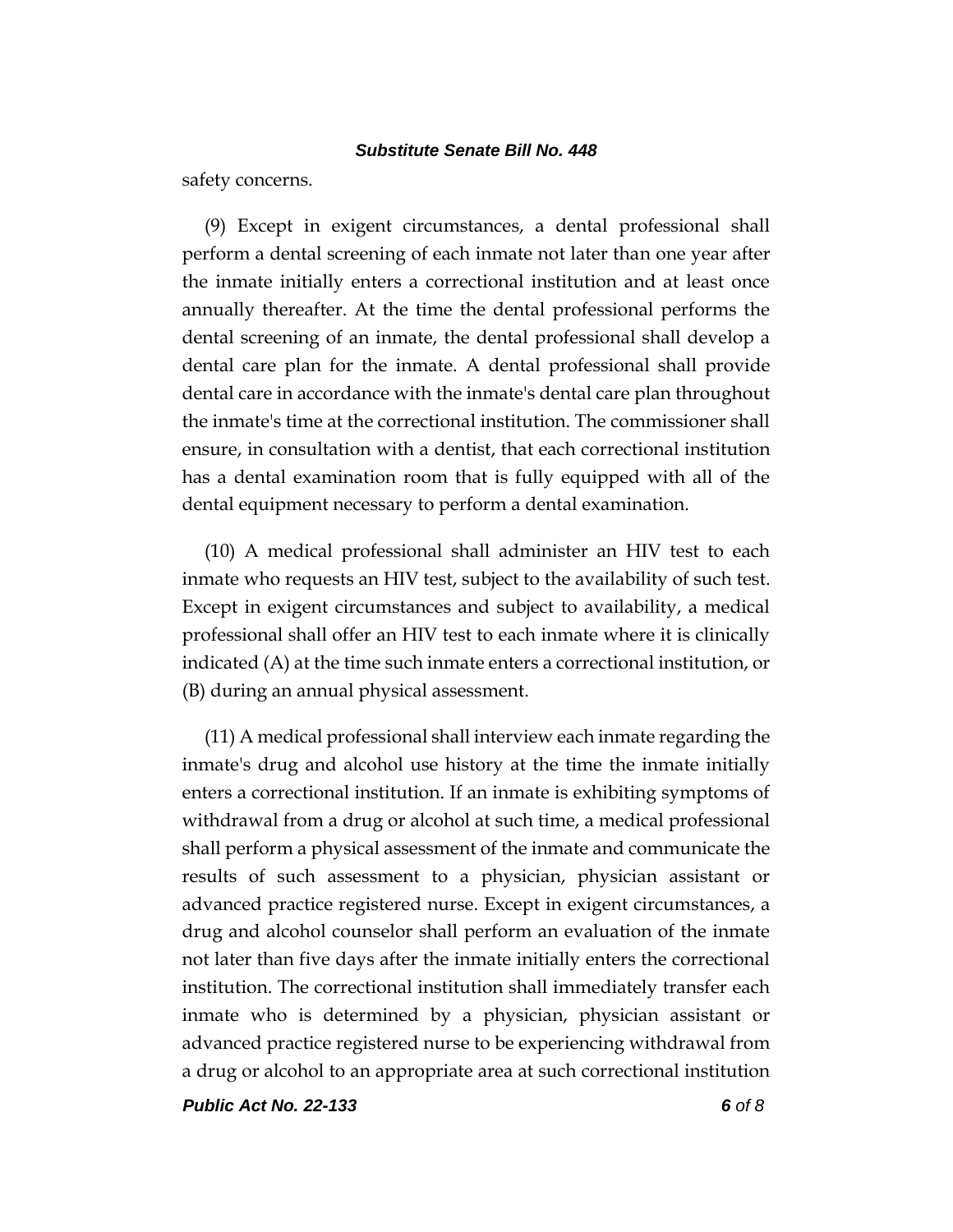for medical treatment of such withdrawal. A physician, a physician assistant or an advanced practice registered nurse shall periodically evaluate each inmate who exhibits signs of or discloses an addiction to a drug or alcohol or who experiences withdrawal from a drug or alcohol, at a frequency deemed appropriate by the physician, physician assistant or advanced practice registered nurse.

(12) A physician, a physician assistant or an advanced practice registered nurse with experience in substance use disorder diagnosis and treatment shall oversee the medical treatment of an inmate experiencing withdrawal from a drug or alcohol at each correctional institution. A medical professional shall be present in the medical unit at each correctional facility at all times during the provision of medical treatment to such inmate.

(13) A drug and alcohol counselor shall offer appropriate substance use disorder counseling services, including, but not limited to, individual counseling sessions and group counseling sessions, to an inmate who exhibits signs of or discloses an addiction to a drug or alcohol and encourage such inmate to participate in at least one counselling session. At the time of an inmate's discharge from the correctional institution, a discharge planner may refer an inmate who has exhibited signs of or disclosed an addiction to a drug or alcohol while an inmate at such correctional institution to a substance use disorder treatment program in the community that is deemed appropriate for the inmate by such discharge planner.

(14) The York Correctional Institution shall provide each inmate who is pregnant and drug or alcohol-dependent, with information regarding the dangers of undergoing withdrawal from the drug or alcohol without medical treatment, the importance of receiving medical treatment during the second trimester of pregnancy for withdrawal from the drug or alcohol and the effects of neonatal abstinence syndrome on a newborn.